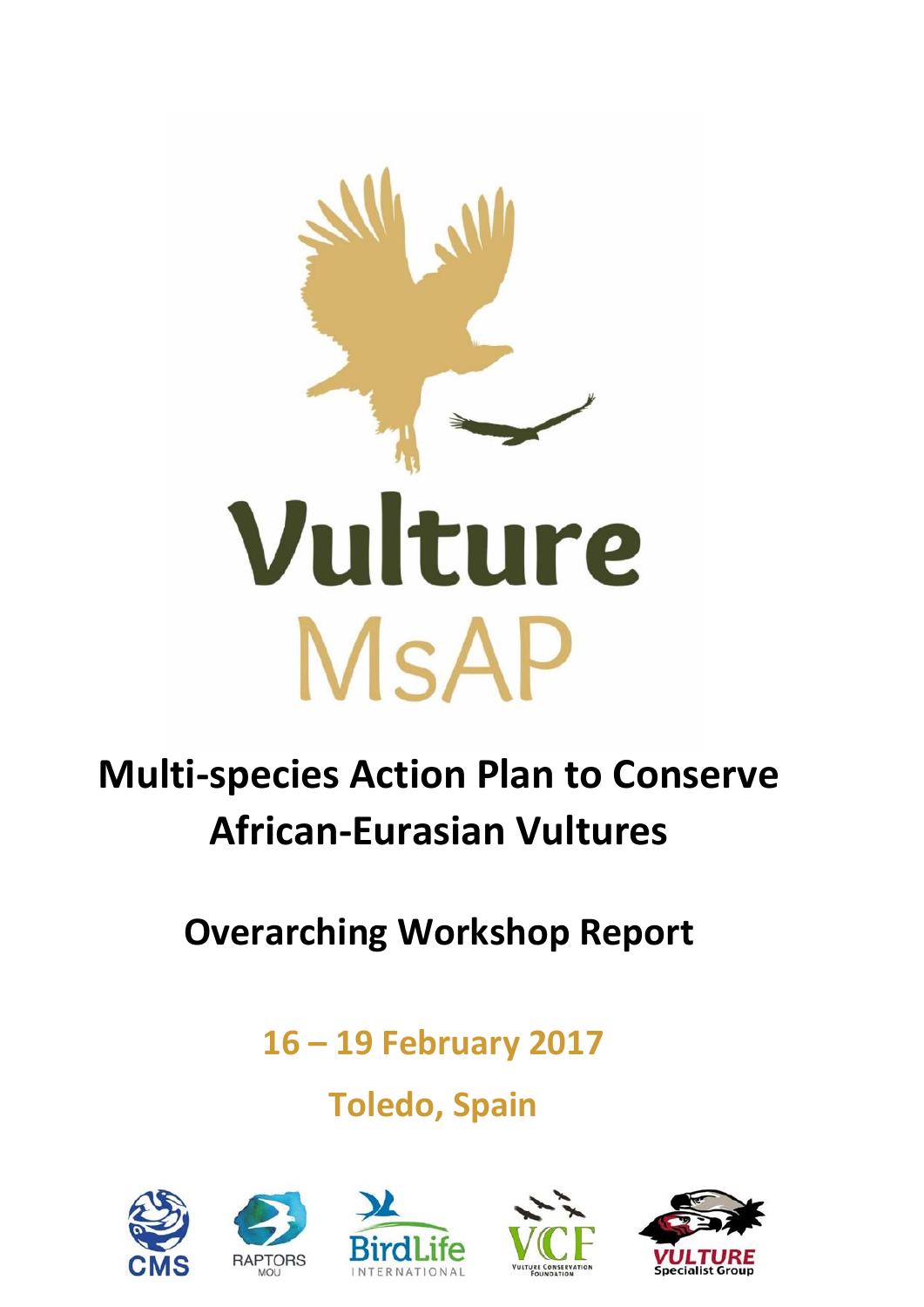#### *Organised by:*

SEO/BirdLife (Sociedad Española de Ornitología, BirdLife International Partner in Spain), with special thanks to David de la Bodega, Juan Carlos Atienza, Jorge Fernández Orueta and Sara Cabezas; and the Convention on Migratory Species (CMS) Coordinating Unit of the Memorandum of Understanding on the Conservation of Migratory Birds of Prey in Africa and Eurasia (Raptors MOU)–

#### *Held at the kind invitation of:*

The Regional Government of Castilla-La Mancha, Spain

**Vulture MsAP Coordination Team members:** 

- Nick P. Williams, Head of the Coordinating Unit, CMS Raptors MOU
- Jenny Renell, Associate Programme Officer, CMS Raptors MOU
- André Botha, Endangered Wildlife Trust—Overarching Coordinator, Vulture MsAP
- Jovan Andevski, Vulture Conservation Foundation—European Regional Coordinator, Vulture MsAP
- Chris Bowden, Royal Society for the Protection of Birds—Asian Regional Coordinator, Vulture MsAP
- Masumi Gudka, BirdLife International—African Regional Coordinator, Vulture MsAP
- Roger Safford, Senior Programme Manager: Preventing Extinctions, BirdLife International
- José Tavares, Director, Vulture Conservation Foundation

**Workshop Chairman:** Fernando Spina, Chair, CMS Scientific Council

#### **Supported by:**

The organization of this workshop was possible thanks to in-kind and voluntary financial contributions provided by the Regional Government of Castilla-La Mancha in Spain, the Swiss Federal Office for the Environment, Environment Agency - Abu Dhabi, on behalf of the Government of the United Arab Emirates; with additional organisational and in-kind support received from the Spanish Ornithological Society (SEO/BirdLife Partner) and BirdLife International.

**Dates and venue:**

16–19 February 2017, University of Castilla-La Mancha and San Servando Castle, Toledo, Spain.

![](_page_1_Picture_18.jpeg)

![](_page_1_Picture_19.jpeg)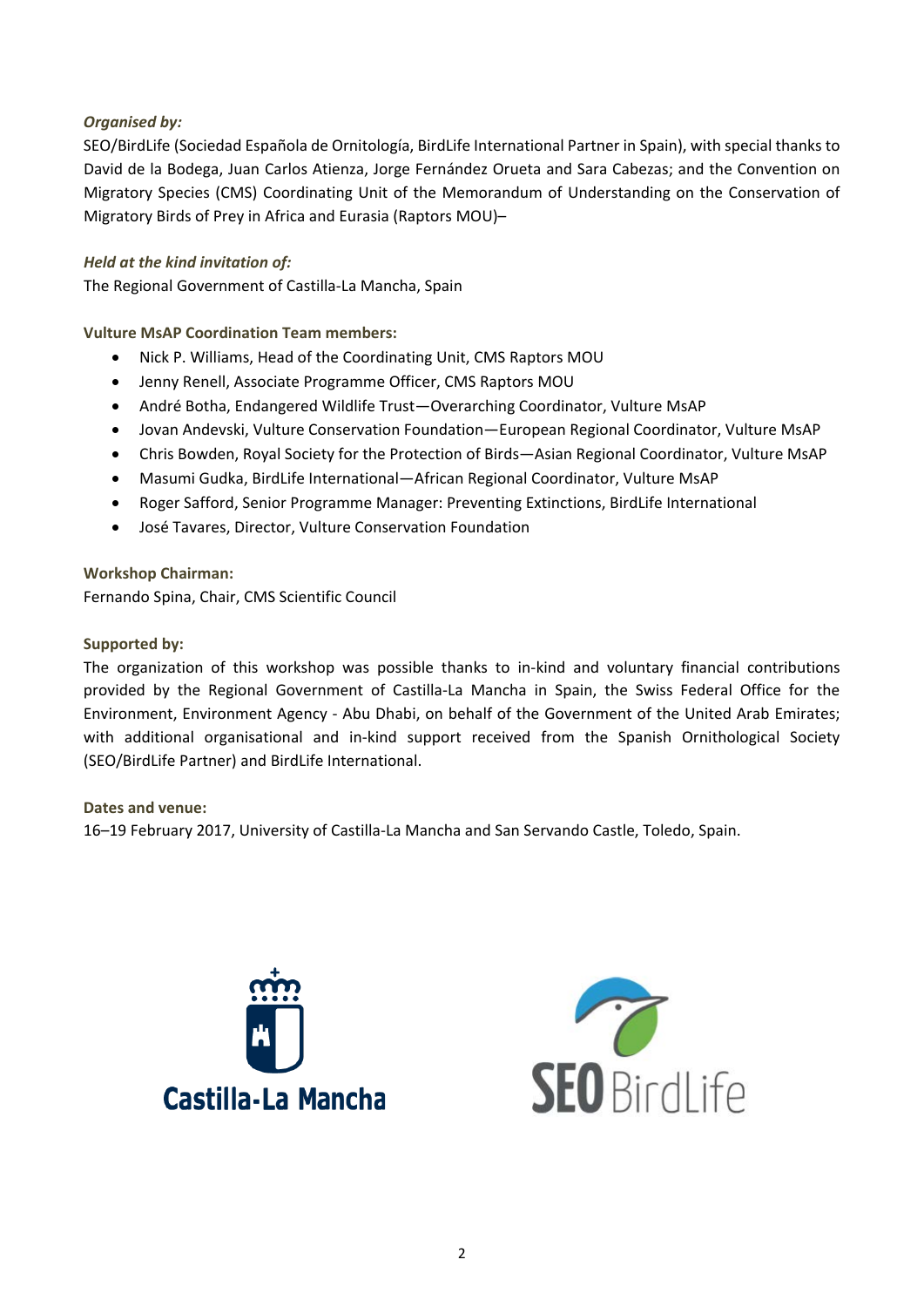# Contents

| Day 3. Coordination framework, fundraising and communications, and draft Resolution for CMS COP12 8 |
|-----------------------------------------------------------------------------------------------------|
|                                                                                                     |
|                                                                                                     |
|                                                                                                     |
|                                                                                                     |
|                                                                                                     |
|                                                                                                     |
| Anney 1 List of Particinants<br>11                                                                  |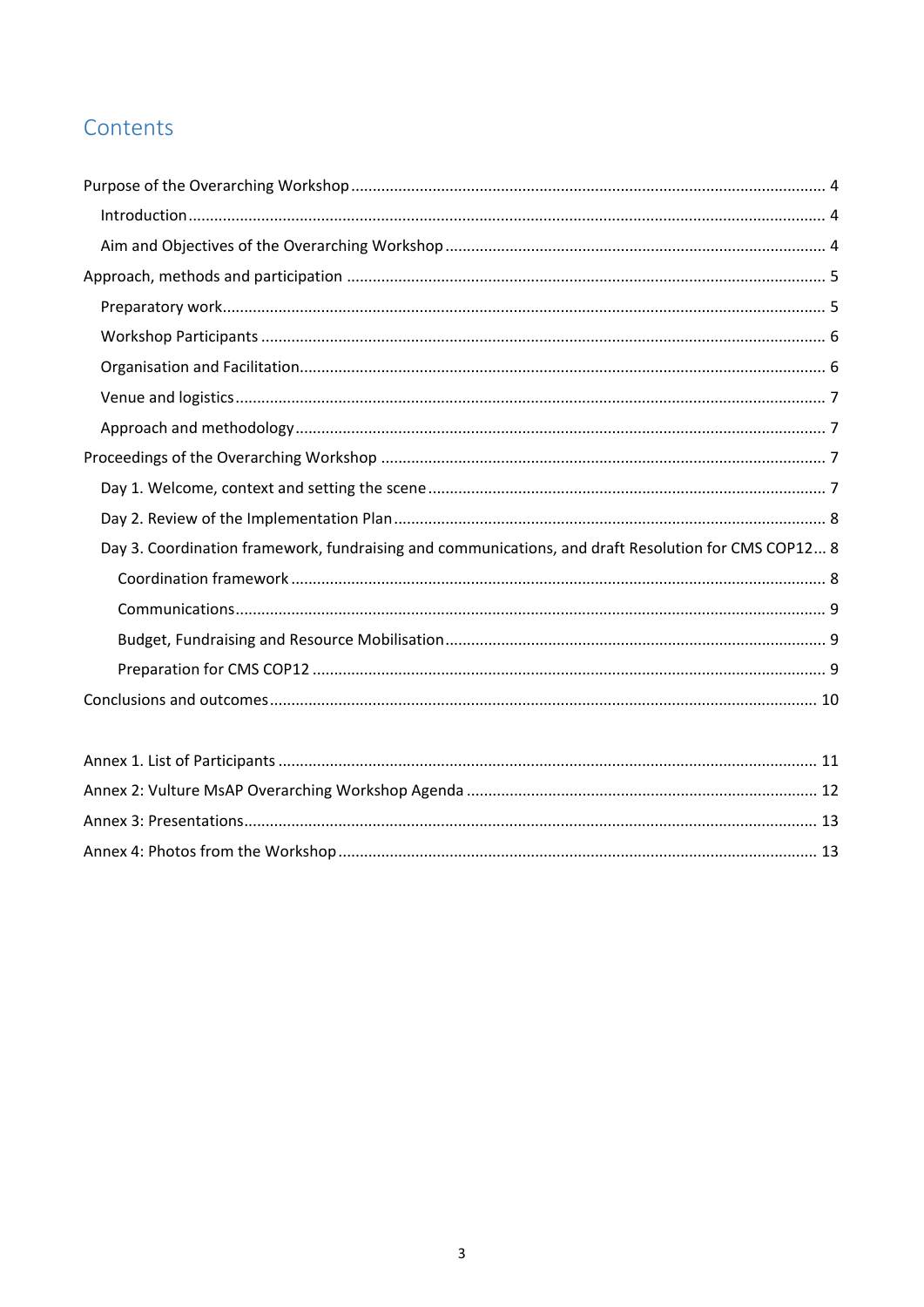# <span id="page-3-0"></span>Purpose of the Overarching Workshop

#### <span id="page-3-1"></span>Introduction

In November 2014, Parties to the Convention on Migratory Species (CMS) adopted [Resolution 11.14](http://www.cms.int/en/document/programme-work-migratory-birds-and-flyways-6) 'Programme of Work on Migratory Birds and Flyways', which established the mandate to develop a Multispecies Action Plan to Conserve African-Eurasian Vultures (Vulture MsAP), under the auspices of the Coordinating Unit of the Memorandum of Understanding on the Conservation of Migratory Birds of Prey in Africa and Eurasia (Raptors MOU). Following consultation with the IUCN SSC Vulture Specialist Group, BirdLife International, Vulture Conservation Foundation and other specialists, the Coordinating Unit of the Raptors MOU drafted a Project Charter<sup>[1](#page-3-3)</sup> in early 2016 for the development of the Vulture MsAP.

Conservation actions for such mobile and wide-ranging species as vultures can only be effective if implemented across international political boundaries at the flyway-scale, which requires a broad collaborative approach and the engagement of all Range States. From the outset, the Coordinating Unit committed to ensuring that the Vulture MsAP would be developed based on genuine consultations with representatives of Range States, partners, key stakeholders and the general public.

The overall aim of the Vulture MsAP is to develop a comprehensive strategic Action Plan covering the whole geographic ranges (at least 124 countries) across Africa, Asia, and Europe of 15 species of Old World vultures to promote concerted, collaborative and coordinated international conservation actions.

The objectives of the Vulture MsAP are:

- 1. To rapidly halt current population declines in all species covered by the Vulture MsAP;
- 2. To reverse recent population trends to bring the conservation status of each species back to a favourable level; and,
- 3. To provide conservation management guidelines applicable to all Range States covered by the Vulture MsAP.

#### <span id="page-3-2"></span>Aim and Objectives of the Overarching Workshop

The aims of the Workshop were to:

- Review the first consolidated draft of the Vulture MsAP, incorporating the four regional components from Africa, Asia, Europe and the Middle East, and other inputs;
- Elaborate certain key strategic components of the Vulture MsAP which will not have been collectively considered at the four Regional Workshops; and
- Engender and develop multi-lateral support, including identifying 'Vulture Champions'.

The species concerned are all those covered by the MsAP, namely:

- Bearded Vulture *Gypaetus barbatus*
- Egyptian Vulture *Neophron percnopterus*
- Red-headed Vulture *Sarcogyps calvus*
- White-headed Vulture *Trigonoceps occipitalis*
- Hooded Vulture *Necrosyrtes monachus*
- Himalayan Griffon *Gyps himalayensis*

<span id="page-3-3"></span><sup>1</sup> [http://www.cms.int/sites/default/files/document/vulture-msap\\_project-charter\\_feb2016\\_e.pdf](http://www.cms.int/sites/default/files/document/vulture-msap_project-charter_feb2016_e.pdf)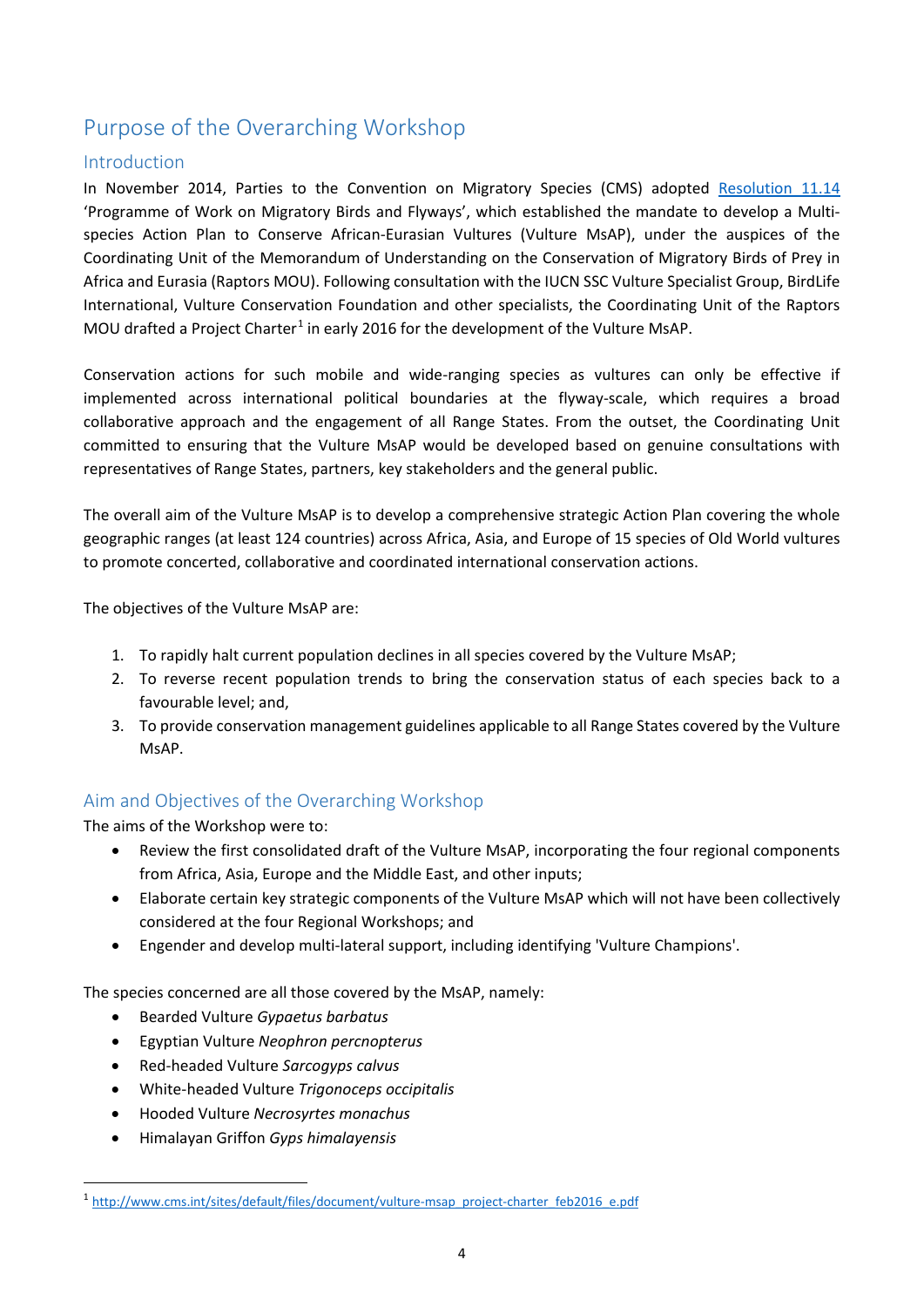- White-rumped Vulture *Gyps bengalensis*
- White-backed Vulture *Gyps africanus*
- Indian Vulture *Gyps indicus*
- Slender-billed Vulture *Gyps tenuirostris*
- Cape Vulture *Gyps coprotheres*
- Rüppell's Vulture *Gyps rueppelli*
- Griffon Vulture *Gyps fulvus*
- Cinereous Vulture *Aegypius monachus*
- Lappet-faced Vulture *Torgos tracheliotos*

The workshop was held back-to-back with the 2nd Meeting of the CMS Preventing Poisoning Working Group  $(PW)$ <sup>[2](#page-4-2)</sup> from 20 to 21 February 2017. Poisoning, in a range of forms, is the main threat to vultures worldwide, so the linkage between the two meetings was very strong, and emphasised by the large proportion of delegates who attended both: 45 per cent of the Vulture MsAP Workshop participants also attended the PPWG meeting. A field trip available to delegates of both events on 19 February 2017 gave the opportunity for informal discussions on cross-cutting issues and synergies.

Both meetings were held at the kind invitation of the Regional Government of Castilla-La Mancha.

# <span id="page-4-0"></span>Approach, methods and participation

#### <span id="page-4-1"></span>Preparatory work

The Overarching Workshop was the last in the series of workshops that provided the basis for development of the Vulture MsAP. The four earlier workshops each related to a significant part of the range of African-Eurasian vultures (Table 1), and aimed to gather the information necessary to develop the regional components of the Vulture MsAP, including all vulture species that occur in the region covered by the Plan. Special attention was given to species' status, distribution, threats and priority conservation actions.

The regional workshops were held between October 2016 and February 2017 within the Vulture MsAP range; a total of 212 delegates attended. All of the workshops followed a similar agenda and were conducted with facilitation provided by a range of experienced participants who were briefed on the methods to be followed. Each resulted in the development of a draft regional component of the Vulture MsAP, apart from the Middle East, where the workshop took place some weeks after the rest, and instead validated existing material as well as gathering some new information to add directly to the drafrt consolidatedMsAP, which had already been drafted by the time of that workshop. In addition, a short report on each workshop was produced<sup>[3](#page-4-3)</sup>.

| Region      | Date                | Location                      | Number of<br><b>Delegates</b><br>$(Total = 212)$ | Questionnaire<br><b>Responses</b><br>$(Total = 208)$ |
|-------------|---------------------|-------------------------------|--------------------------------------------------|------------------------------------------------------|
| Africa      | 18-21 October 2016  | Dakar, Senegal                | 54                                               | 62                                                   |
| Europe      | 26-29 October 2016  | Extremadura, Spain            | 79                                               | 89                                                   |
| Asia        | 29-30 November 2016 | Mumbai, India                 | 37                                               | 44                                                   |
| Middle East | 6-9 February 2017   | Shariah, United Arab Emirates | 42                                               | 13                                                   |

| Table 1. Vulture MsAP Regional Workshops |
|------------------------------------------|
|------------------------------------------|

<span id="page-4-2"></span> <sup>2</sup> <http://www.cms.int/en/meeting/2nd-meeting-cms-preventing-poisoning-working-group-ppwg2>

<span id="page-4-3"></span><sup>3</sup> <http://www.cms.int/raptors/en/document/reports-vulture-msap-regional-workshops>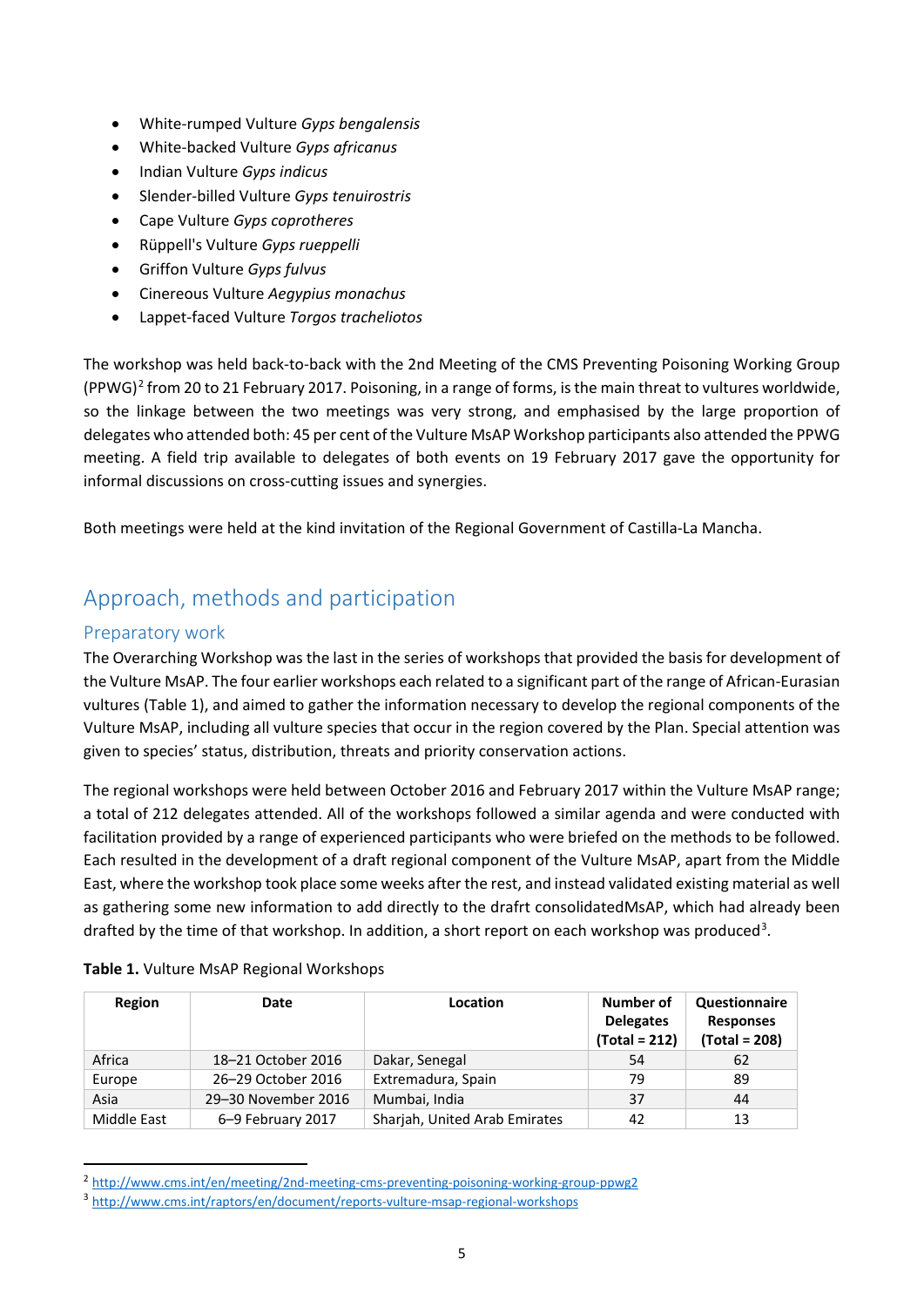In January 2017 (following the African, Asian and European workshops), a preliminary draft of the Vulture MsAP was developed. This included components not specific to any particular region (for example, international policies and legislation relevant for management), which were drafted by members of the Vulture MsAP Coordination Team (see p. 2) based on consultations and their own experience. This draft was circulated for initial review to 50 specialists involved in the Vulture MsAP Steering Group, the Technical Advisory Group to the Raptors MOU and pre-registered participants for the Overarching Workshop. A revised version, which incorporated the comments received from the initial review process coupled with the key outcomes of the Middle East Regional Workshop, was posted online<sup>[4](#page-5-2)</sup> as a meeting document for consideration at the Overarching Workshop in mid-February 2017. This draft was therefore available to the Overarching Workshop participants as the main focus for discussion and refinement.

#### <span id="page-5-0"></span>Workshop Participants

A total of 40 participants attended from 18 countries (Annex 1). Invitations had been sent to the Vulture MsAP Steering Group members, sponsors, potential proponents of CMS Appendix I species listing proposals, and critical Range States (the latter based on suggestions obtained from the Vulture MsAP Coordinators). All the Regions were represented.

![](_page_5_Picture_3.jpeg)

Participants of Vulture MsAP Overarching Workshop. Photo by Andre Botha.

#### <span id="page-5-1"></span>Organisation and Facilitation

The Workshop, together with the CMS Preventing Poisoning Working Group meeting and the field trip, was co-organised by SEO/BirdLife, the BirdLife International Partner in Spain. The technical agenda was developed by the Vulture MsAP Coordination Team (see p. 2). The workshop was chaired by Fernando Spina, who also acts as the Chair of the CMS Scientific Council. Facilitation roles for working sessions and plenary discussions

<span id="page-5-2"></span> <sup>4</sup> [http://www.cms.int/raptors/en/meeting/overarching-workshop-develop-multi-species-action-plan-conserve-african-eurasian](http://www.cms.int/raptors/en/meeting/overarching-workshop-develop-multi-species-action-plan-conserve-african-eurasian-vultures)[vultures](http://www.cms.int/raptors/en/meeting/overarching-workshop-develop-multi-species-action-plan-conserve-african-eurasian-vultures)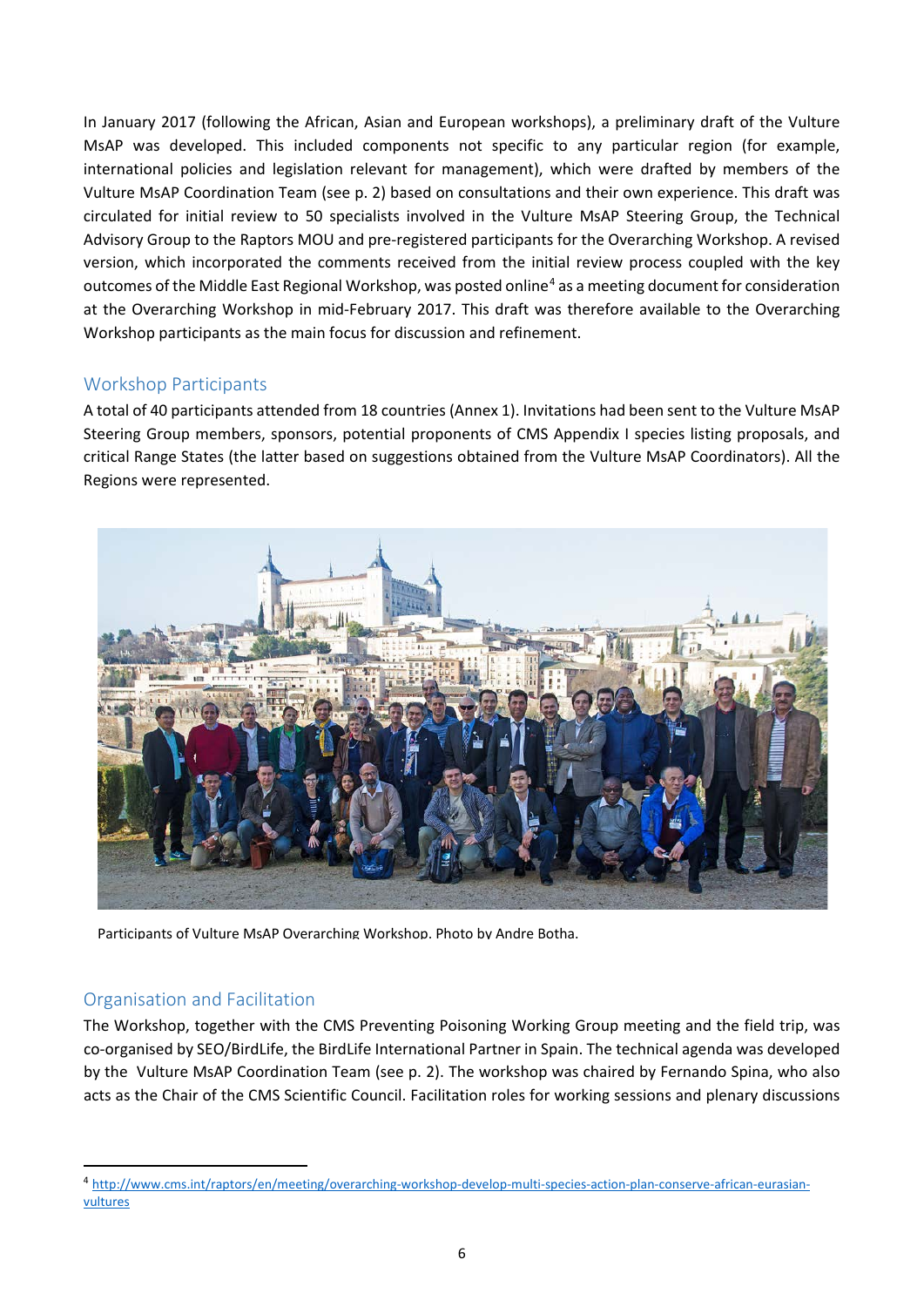were shared among five members of the Vulture MsAP Coordination Team (Jovan Andevski, Andre Botha, Roger Safford, José Tavares and Nick P. Williams) and in addition Nicola Crockford of RSPB (BirdLife, UK).

#### <span id="page-6-0"></span>Venue and logistics

The Vulture MsAP Overarching Workshop was held in Toledo, Spain, at Universidad de la Castilla-la Mancha and San Servando Castle from 16–18 February 2017, with a field trip to Cabañeros National Park on 19 February.

Most of the workshop costs were met by the Coordinating Unit of the CMS Raptors MOU, under Small-scale Funding Agreements with BirdLife International and SEO/BirdLife. However, the organization of the workshop would not have been possible without the in-kind and voluntary contribution provided by the Regional Government of Castilla-La Mancha in Spain, and the in-kind and organizational support received from SEO/BirdLife and BirdLife International.

Considerable cost savings were made by the organisation of the Vulture MsAP Overarching Workshop back to back with the Preventing Poisoning Working Group meeting.

#### <span id="page-6-1"></span>Approach and methodology

Following the opening remarks, the workshop began with the appointment of Dr Fernando Spina as Chair. A short series of introductory scene-setting talks (see Workshop Agenda in Annex 2) introduced the participants to vulture conservation in Spain, to the Vulture MsAP and its importance for international vulture conservation. The background information was completed with a summary of relevant conservation initiatives for other taxa under CMS, and a review of vulture conservation initiatives across the Vulture MsAP range.

This led to the detailed review of the draft MsAP, a process divided into two main components. The first, in plenary, focused on the species and threats they face. The second began with a plenary presentation on the priority conservation actions, and then, in breakout groups, examined in detail the proposed activities to tackle the threats and conserve the species.

The participants then examined overarching issues concerned with the implementation of the Vulture MsAP, as distinct from its technical content: coordination framework, fundraising and communications, and preparations for CMS COP12 at which the Vulture MsAP will be presented for adoption by the Parties. Each topic was presented via a plenary presentation followed by open discussion. Finally, conclusions and next steps were agreed.

## <span id="page-6-2"></span>Proceedings of the Overarching Workshop

A brief, day-by-day summary of the proceedings is presented below. See Annex 2 for the Workshop Outline Agenda.

#### <span id="page-6-3"></span>Day 1. Welcome, context and setting the scene

After the opening remarks, which included a welcome from the Regional Government of Castilla-La Mancha, and introductory scene-setting talks (see Approach and methodology, above), vulture species distribution and status was reviewed through a presentation showing the current range of each species as mapped in the BirdLife/IUCN Red List, and indicating general and regional trends and uncertainties, with an invitation to participants to add, remove or correct the information presented. Many constructive comments were received, resulting in major improvements to the maps and knowledge of status within the known range; as a follow-up measure, printouts of the maps were provided on request, allowing participants to contribute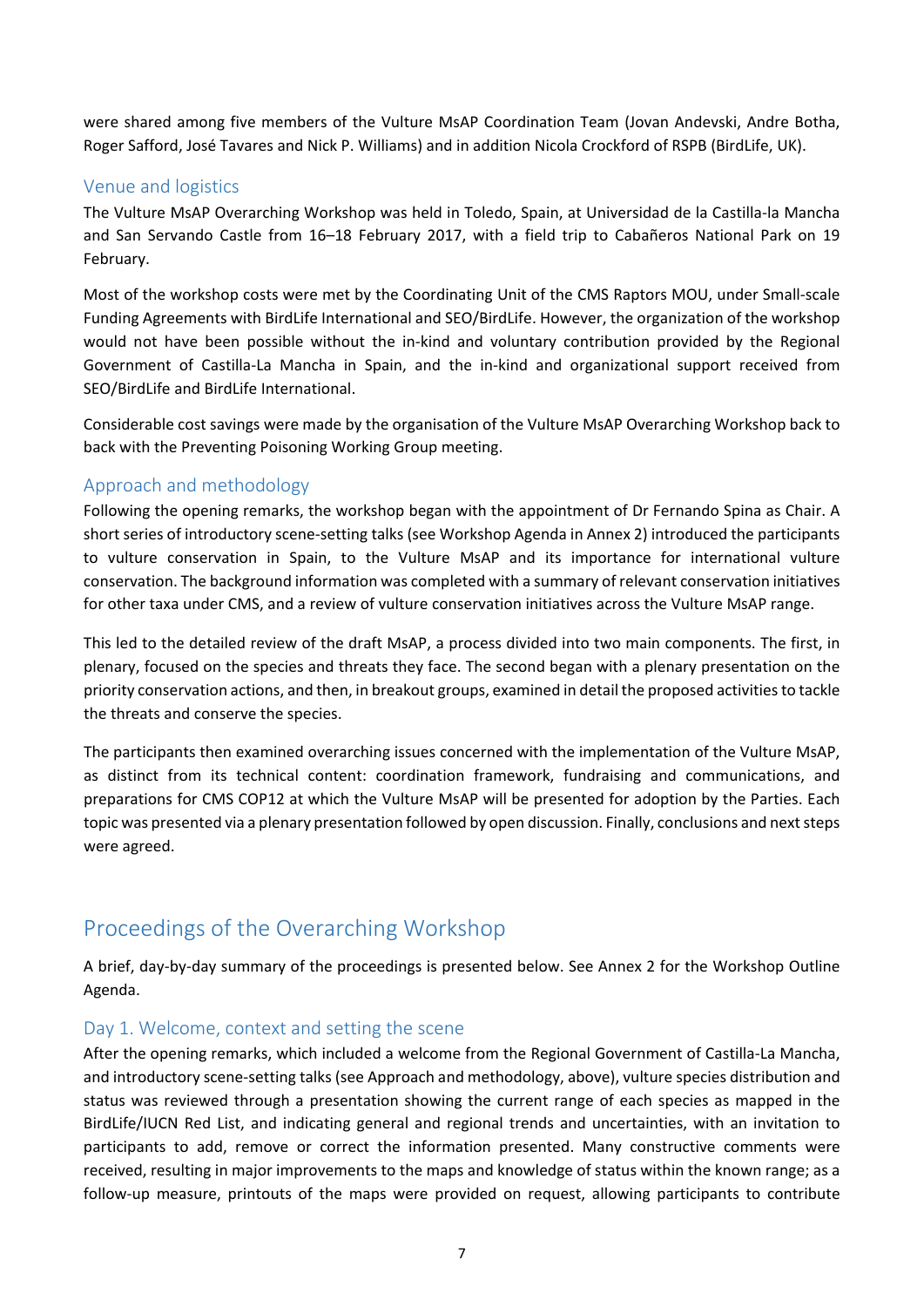detailed revisions to species. This information was included in the final version of the Vulture MsAP, as well as on the Red List website.

A review of the many threats to vultures, identified, categorised and prioritised through the regional workshops, was then presented and discussed. This helped to build consensus on the key threats and associated drivers, including regional and species differences and knowledge gaps. Moving to the actions needed to address the threats, an overview of the consolidated priority actions required for vulture conservation was presented in plenary, including regional and species differences. This provided an entry point to the following day's more detailed group activities.

#### <span id="page-7-0"></span>Day 2. Review of the Implementation Plan

The main purpose of the day's work was to review in detail the Implementation Plan consisting of the objectives, indicators, results and actions proposed in the draft Vulture MsAP. An introductory presentation ensured that participants were aware of the scope and purpose of the Implementation Plan, and the approach and outputs required. The participants were each allocated to one of three break-out groups, each of which was supported by a facilitator and a rapporteur, who took notes electronically and captured the amendments to the action planning table as the discussions proceeded. Each group introduced an agreed set of objectives and were charged to assess, assign and validate them and their components; to identify synergies and overlaps with other initiatives; and to identify gaps. For each activity, the following information was recorded in tabular form:

- Revisions to wording
- Comments on the action
- Existing initiatives underway
- Gaps (geographical or thematic) in relation to the action
- How Governments could be engaged in the activity, if necessary
- Any other notes

The first group, facilitated by José Tavares, covered poisoning, for which the draft MsAP contained four objectives. The second, facilitated by Andre Botha, covered energy, research and monitoring (three MsAP objectives); the third, facilitated by Jovan Andevski, covered food availability and other threats (three MsAP objectives). Participants wishing to cover activities outside their assigned group had the option of moving between groups.

All groups were highly animated and constructive, with good participation. Each group provided a short summary. A frequent outcome was the consolidation of activities, in other words combination of several actions into one simplified action; however, some missing activities, and numerous reformulations, were also proposed. In sum, this exercised reduced the total number of actions significantly, without loss of essential information, and was generally agreed to have improved the Implementation Plan significantly. However, it was also noted that indicators (one per objective) were neglected in discussions and would need further consideration.

### <span id="page-7-1"></span>Day 3. Coordination framework, fundraising and communications, and draft Resolution for CMS COP12

#### <span id="page-7-2"></span>Coordination framework

The day began with a presentation in plenary, reviewing options for an appropriate framework to coordinate implementation of the Vulture MsAP; and exploring the most appropriate mechanisms, tools and processes to adopt for monitoring, evaluation and reporting. This was followed by a plenary discussion facilitated by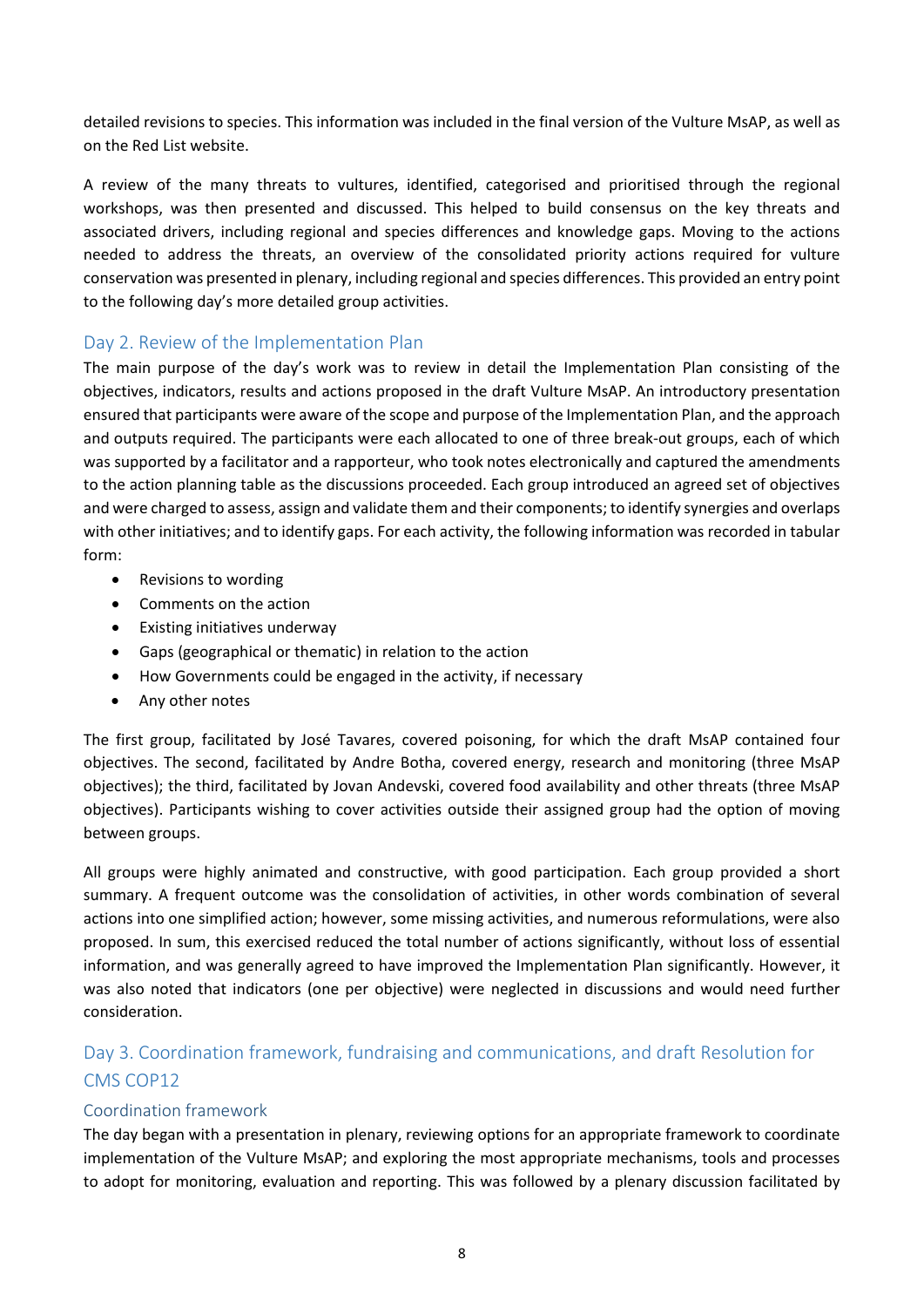Nicola Crockford, focused on the Coordination Framework as this was considered to be the highest priority for discussion in the limited time available, but also included elements of reporting.

A draft structure was developed, involving the Coordinating Unit of the Raptors MOU, Coordinators (one overarching and three to four regional), a Steering Group with regular virtual meetings, three or more Regional Committees (meeting annually), triennial MsAP meetings, a Working Group (with most members to meet annually at regional gatherings), and National Vulture MsAP Implementation Task Forces. The Working Group and Steering Group are defined in the original [Project Charter;](http://www.cms.int/raptors/en/document/project-charter-multi-species-action-plan-conserve-african-eurasian-vultures) Regional Committees and National Task Forces were important innovations proposed at the Overarching Workshop. It was agreed that further work would be needed to develop a less hierarchical structure, but that these should be the major components.

The participants also reviewed and endorsed the importance of other relevant CMS-led initiatives in implementation of the Vulture MsAP in relation to specific threats, in particular the Preventing Poisoning Working Group; proposed Lead Task Force; Intergovernmental Task Force on Illegal Killing, Taking and Trade of Migratory Birdsin the Mediterranean; Energy Task Force; and Africa-Eurasia Migratory Landbird Action Plan (in relation to sustainable land use and hence food availability).

#### <span id="page-8-0"></span>Communications

This short session aimed to reach consensus on the key phases, approaches, target audiences and outputs to promote awareness-raising and implementation of the Vulture MsAP. The session consisted of a presentation, which included some examples of recent outputs from several organisations, followed by open discussion facilitated by Roger Safford. Actions for the period leading up to and including CMS COP12 will be summarised in a Communications Plan; those forming part of the strategy for supporting implementation of the actions set out in the MsAP will be distilled into a short section of the Vulture MsAP itself.

#### <span id="page-8-1"></span>Budget, Fundraising and Resource Mobilisation

This section focused not only on finance *per se*, but also on how to mainstream vulture conservation into national, regional and sectoral policies, this being agreed to be the most effective, and perhaps only realistic way, to effect the substantical changes needed to halt and reverse vulture declines. This session was again launched with a presentation, followed by open discussion facilitated by Roger Safford. Consensus was reached on the fundraising mechanisms and opportunities identified, and suggestions captured on mainstreaming vulture conservation, all to be distilled into a short section of the MsAP.

#### <span id="page-8-2"></span>Preparation for CMS COP12

A series of short but vitally important discussions covered the needs in the run-up to CMS COP12 to be held in eight months' time from the Workshop. The following topics were covered, with presentations and facilitation by Nick P. Williams and (for the third item below) Jenny Renell.

**Review of Draft COP12 Resolution**. A first draft of a suitable resolution, for consideration by CMS Parties to include adoption of the Vulture MsAP, was presented and key points discussed, facilitated by Nick P. Williams. Consensus was reached on the key content, statement and messages to be included in a revised draft Resolution.

**CMS Appendix 1 – Species Listing Proposals**. Proposals to list 10 species of Old World vultures on CMS Appendix 1 were reviewed, to ensure that participants were aware of progress, and to offer the opportunity for Range States to express interested in promoting specific proposals.

**Process and Milestones towards COP12**. An overview was presented including the opportunity to hold a sideevent at the COP to promote awareness, adoption and implementation of the Vulture MsAP. Participants were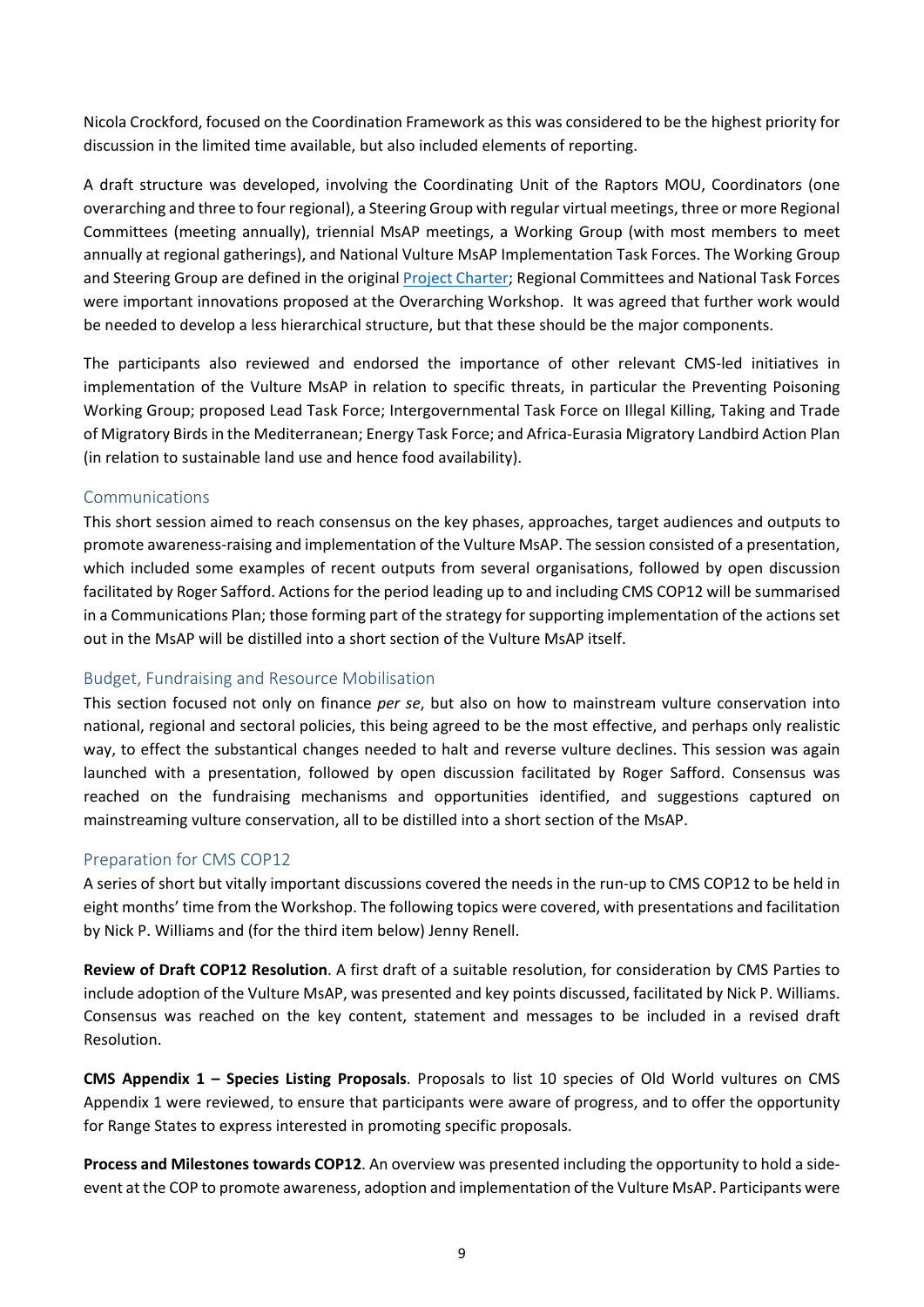also made aware of other milestones to be met to present Vulture MsAP for adoption at CMS COP12 in October 2017, as well as the process, in particular the public consultation period (from mid-March for one month), the submission deadline to CMS Secretariat (late May) and review by CMS Scientific Council (July).

Nick P. Williams then gave some concluding remarks and votes of thanks before formally closing the Workshop.

## <span id="page-9-0"></span>Conclusions and outcomes

The Workshop achieved all of the desired outcomes, keeping the process on track towards the next deadline: the revision of the draft MsAP to be released in mid-March for public consultation<sup>[5](#page-9-1)</sup>. The positive and collaborative spirit was affirmed and appreciated by those present. Holding the two meetings (Vulture MsAP and Preventing Poisoning Working Group) back-to-back presented certain organisational challenges but these were far outweighed by the unique opportunity to enhance the content of both meetings through added expertise. It is also certain that participation (in terms of both country representation and expertise) in both meetings was substantially enhanced.

<span id="page-9-1"></span><sup>&</sup>lt;sup>5</sup> This deadline was duly met, with a significantly improved draft, which was generally very positively received.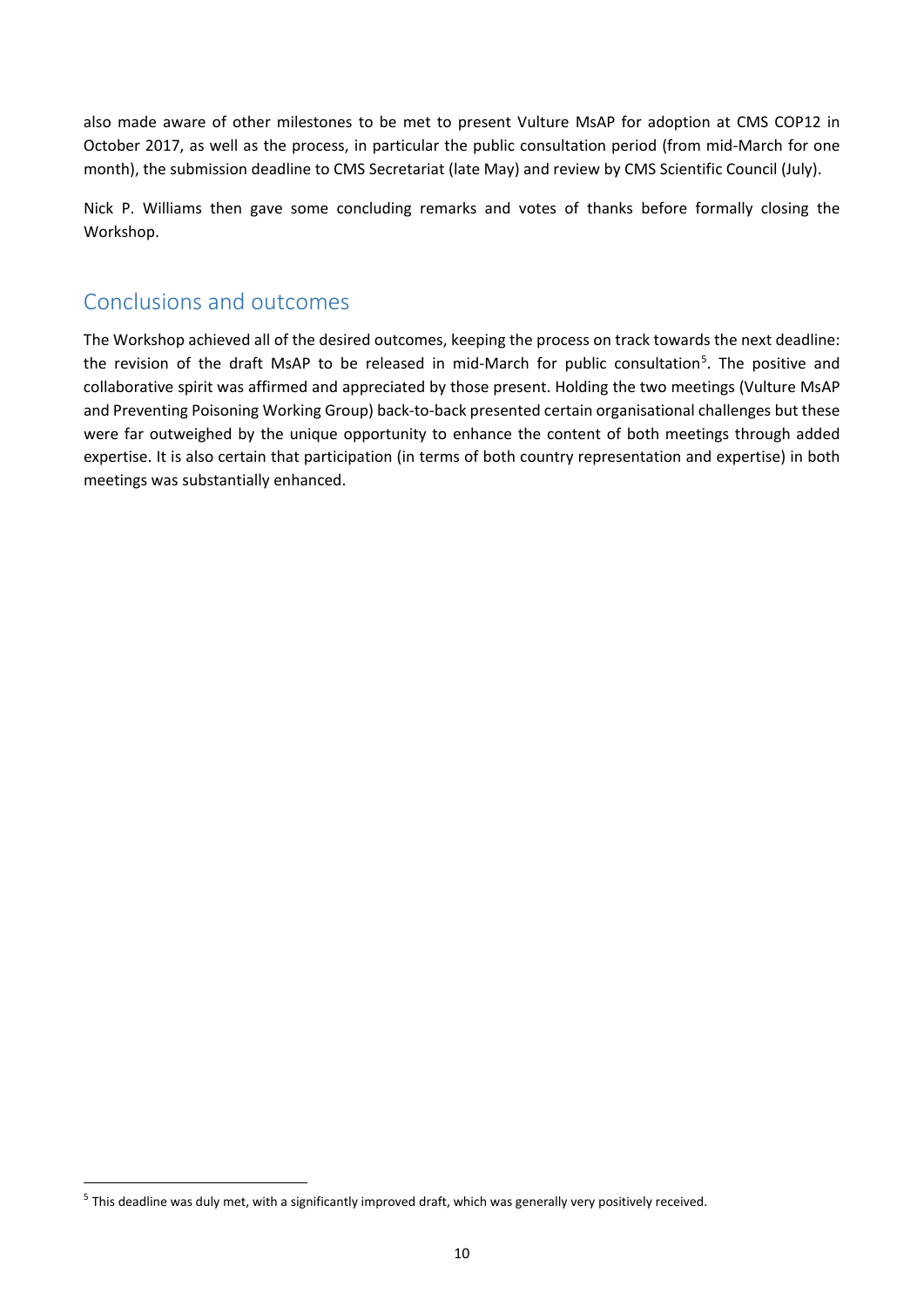# <span id="page-10-0"></span>Annex 1. List of Participants

<span id="page-10-1"></span>

| <b>Name</b>                               | <b>Affiliation</b>                                                     | <b>Country</b>  |
|-------------------------------------------|------------------------------------------------------------------------|-----------------|
| <b>Stoyan Nikolov</b>                     | Bulgarian Society for the Protection of Birds                          | <b>Bulgaria</b> |
| <b>Mashpal Kry</b>                        | Department of Wildlife and Biodiversity                                | Cambodia        |
| <b>Phaerun Sum</b>                        | <b>BirdLife Cambodia</b>                                               | Cambodia        |
| <b>Roller Ma Ming</b>                     | Xinjiang Institute of Ecology and Ecology, Chinese Academy of Sciences | China           |
| Borja Heredia                             | <b>CMS Secretariat</b>                                                 | Germany         |
| <b>Tilman Schneider</b>                   | <b>CMS Secretariat</b>                                                 | Germany         |
| Kofi Adu-Nsiah                            | Ghana Wildlife Division                                                | Ghana           |
| <b>Chris Bowden</b>                       | Royal Society for the Protection of Birds                              | India           |
| <b>Hamid Amini</b>                        | Department of the Environment                                          | Iran            |
| <b>Mohammad Ashgari</b>                   | Ornithology Unit, Wildlife Research Bureau, Department of              | Iran            |
| <b>Tabari</b>                             | Environment                                                            |                 |
| <b>Ohad Hatzofe</b>                       | Israel Nature and Parks Authority                                      | Israel          |
| <b>Fernando Spina</b>                     | <b>CMS Scientific Council</b>                                          | Italy           |
| <b>Charles Musyoki</b>                    | Kenya Wildlife Service                                                 | Kenya           |
| Masumi Gudka                              | Africa Partnership Secretariat, BirdLife International                 | Kenya           |
| <b>Batbayar Galtbalt</b>                  | Wildlife Science and Conservation Center                               | Mongolia        |
| Naeem Ashraf Raja                         | <b>Biodiversity Programme</b>                                          | Pakistan        |
| <b>Sharif Baloch Uddin</b>                | Wildlife and National Parks, Balochistan                               | Pakistan        |
| <b>Hamad Algahtani</b>                    | Saudi Wildlife Authority                                               | Saudi Arabia    |
| <b>Mohammed Shobrak</b>                   | <b>Taif University</b>                                                 | Saudi Arabia    |
| André Botha                               | <b>Endangered Wildlife Trust</b>                                       | South Africa    |
| <b>Nicolas Lopez</b>                      | Environmental Agency, Junta de Comunidades Castilla-la Mancha          | Spain           |
| Juan Pablo Castaño Lopez                  | Tecnico Media Ambiente, Junta de Comunidades Castilla-la Mancha        | Spain           |
| <b>Ricardo Gómez</b><br><b>Calmaestra</b> | Spanish Ministry of Environment                                        | Spain           |
| Rubén Moreno Opo                          | Spanish Ministry of Environment                                        | Spain           |
| <b>Juan Carlos Atienza</b>                | SEO/BirdLife                                                           | Spain           |
| David de la Bodega<br>Zugasti             | SEO/BirdLife                                                           | Spain           |
| Jorge Fernández-Orueta                    | SEO/BirdLife                                                           | Spain           |
| Sara Cabezas-Diaz                         | SEO/BirdLife                                                           | Spain           |
| <b>Alvaro Camina</b>                      | <b>IFC-World Bank Group</b>                                            | Spain           |
| <b>Manuel Martin López</b>                | Fundación CBD-Habitat                                                  | Spain           |
| <b>Iván Ramírez Paredes</b>               | <b>BirdLife International</b>                                          | Spain           |
| Jovan Andevski                            | Vulture Conservation Foundation                                        | Spain           |
| <b>Daniel Hegglin</b>                     | <b>Vulture Conservation Foundation</b>                                 | Switzerland     |
| <b>José Tavares</b>                       | <b>Vulture Conservation Foundation</b>                                 | Turkey          |
| <b>Nick P. Williams</b>                   | Coordinating Unit, CMS Raptors MOU                                     | <b>UAE</b>      |
| <b>Jenny Renell</b>                       | Coordinating Unit, CMS Raptors MOU                                     | <b>UAE</b>      |
| <b>Rhys Green</b>                         | University of Cambridge                                                | UK              |
| <b>Jemima Parry-Jones MBE</b>             | International Centre for Birds of Prey                                 | UK              |
| <b>Roger Safford</b>                      | <b>BirdLife International</b>                                          | UK              |
| <b>Nicola Crockford</b>                   | Royal Society for the Protection of Birds                              | UK              |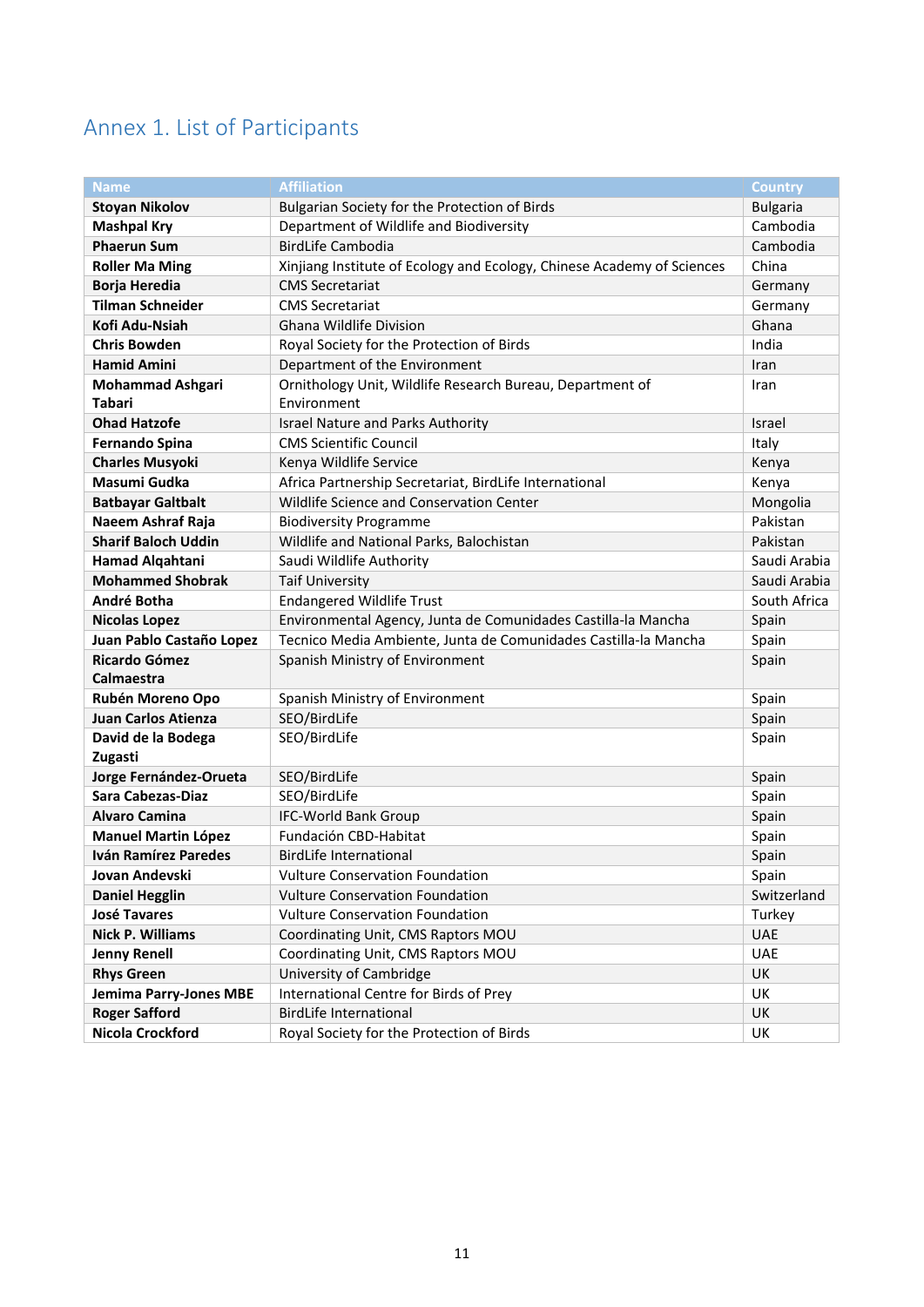# Annex 2: Vulture MsAP Overarching Workshop Agenda

#### **OUTLINE AGENDA**

The main objectives of the Overarching Workshop are to:

- Review the 1<sup>st</sup> consolidated draft of the Vulture MsAP, incorporating the four regional components from Africa, Asia, Europe and the Middle East, and other inputs;
- Elaborate certain key strategic components of the Vulture MsAP which will not have been collectively considered at the four Regional Workshops; and
- Engender and develop multi-lateral support, including identifying 'Vulture Champions'.
- 1. Welcome and Opening Remarks
- 2. Setting the Scene
	- 2.1. Vulture Conservation in Castilla-la Mancha
	- 2.2. Vultures in Spain Successful Conservation in Action
	- 2.3. CMS Vulture MsAP International Collaboration to Conserve Vultures
- 3. Summary of Existing Vulture Conservation Initiatives
	- 3.1. CMS Initiatives
	- 3.2. Vulture Conservation Initiatives
- 4. Review of Draft Vulture MsAP
	- 4.1. Species Distribution and Status
	- 4.2. Threats Categorisation and Prioritisation
	- 4.3. Conservation Actions
- 5. Action Planning
	- 5.1. Group 1 Poisoning
	- 5.2. Group 2 Energy, Research and Monitoring
	- 5.3. Group 3 Food and Other Threats
	- 5.4. Group 4 Coordination Framework
	- 5.5. Group 5 Monitoring, Reporting and Evaluation
- 6. Budget, Fundraising and Resource Mobilisation
- 7. Communications
- 8. Review of Draft COP12 Resolution
- 9. CMS Appendix 1 Species Listing Proposals
- 10. Process and Milestones towards COP12 (including Side-event)
- 11. Conclusions and Next Steps
- 12. Closing Remarks